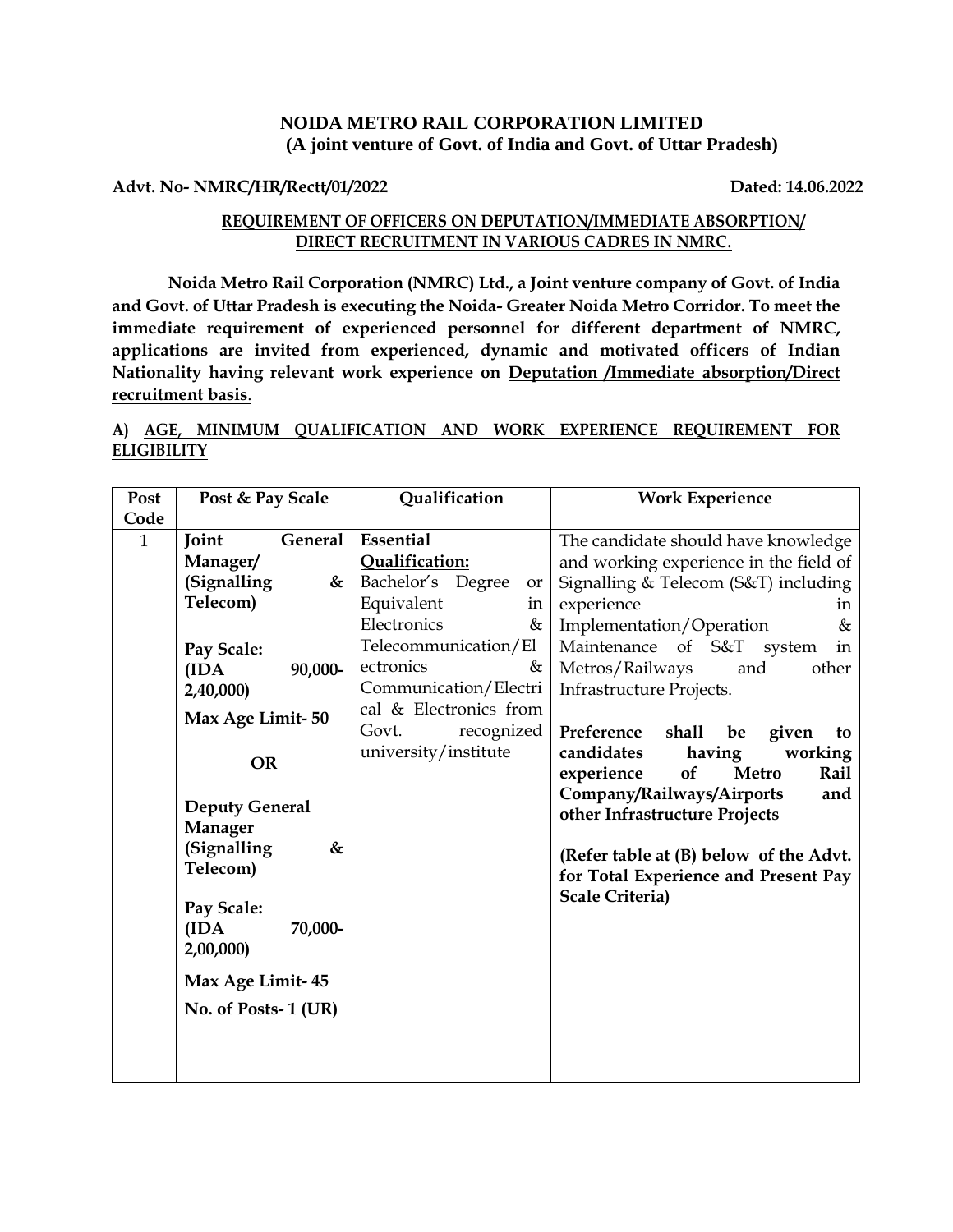| $\overline{2}$ | <b>Manager (Architect)</b> | <b>Essential</b>                         | The candidate should have knowledge                                         |
|----------------|----------------------------|------------------------------------------|-----------------------------------------------------------------------------|
|                |                            | Qualification:                           | and working experience<br>of                                                |
|                | Pay Scale:<br>(IDA)        |                                          | architecture work of elevated stations                                      |
|                | 60,000-1,80,000)           | Bachelor's<br>or                         | of Railways/Metro Projects with                                             |
|                |                            | Equivalent Degree<br>in                  | working knowledge of Softwares like                                         |
|                | Max Age Limit-45           | Architecture from<br>a                   | REVIT, AutoCAD, Sketchup and                                                |
|                | <b>OR</b>                  | Govt.<br>recognized                      | Google Earth Pro Etc. Further,                                              |
|                |                            | university/institute                     | exposure of working in coordination                                         |
|                | Assistant Manager          |                                          | with external consultants and interface                                     |
|                | (Architect)                |                                          | with system contractors<br>for                                              |
|                |                            |                                          | architecture work would be an added                                         |
|                | Pay Scale:<br>(IDA)        |                                          | advantage.                                                                  |
|                | 50,000-1,60,000)           |                                          | The candidate should also have                                              |
|                |                            |                                          | knowledge and experience of codes                                           |
|                | Max Age Limit - 40         |                                          | applicable to RRTS/Metro Station                                            |
|                |                            |                                          | design such as NFPA, NBC & Building                                         |
|                | No. of Posts $-1$ (UR)     |                                          | Bye Laws, transit<br>oriented                                               |
|                |                            |                                          | development norms, green building                                           |
|                |                            |                                          | design etc.                                                                 |
|                |                            |                                          |                                                                             |
|                |                            |                                          | Preference<br>shall be<br>given<br>to                                       |
|                |                            |                                          | candidates<br>having<br>working                                             |
|                |                            |                                          | experience of Metro Rail Company                                            |
|                |                            |                                          | /Railways/Airports<br>other<br>and                                          |
|                |                            |                                          | <b>Infrastructure Projects</b>                                              |
|                |                            |                                          |                                                                             |
|                |                            |                                          | (Refer table at (C) below of the Advt.                                      |
|                |                            |                                          | for Total Experience and Present Pay                                        |
|                |                            |                                          | <b>Scale Criteria)</b>                                                      |
| 3              | <b>Manager (Planning)</b>  | Essential                                | The<br>should<br>candidates<br>have                                         |
|                | Pay Scale:                 | Qualification:                           | knowledge and working experience of                                         |
|                | 60,000-<br>(IDA)           |                                          | cost estimation, preparing and                                              |
|                | 1,80,000)                  | Bachelor's<br>or<br>Equivalent Degree in | periodically updating construction                                          |
|                | Max Age Limit-45           | Civil Engineering from                   | schedules, identifying critical path,<br>management presentations and other |
|                |                            | Govt.<br>recognized<br>a                 | activities<br>related<br>to<br>project                                      |
|                | <b>OR</b>                  | university/institute                     | management for Urban Metro Projects.                                        |
|                | <b>Assistant Manager</b>   |                                          | The candidate should also have                                              |
|                | (Planning)                 |                                          | proficiency on Primavera P6 and MS                                          |
|                |                            |                                          | Project.                                                                    |
|                | Pay Scale:                 |                                          |                                                                             |
|                | (IDA<br>50,000-            |                                          | Preference<br>shall<br>be                                                   |
|                | 1,60,000)                  |                                          | given<br>to<br>candidates<br>having<br>working                              |
|                |                            |                                          | experience of Metro Rail Company                                            |
|                | Max Age Limit - 40         |                                          |                                                                             |
|                | No. of Posts $-1$ (UR)     |                                          |                                                                             |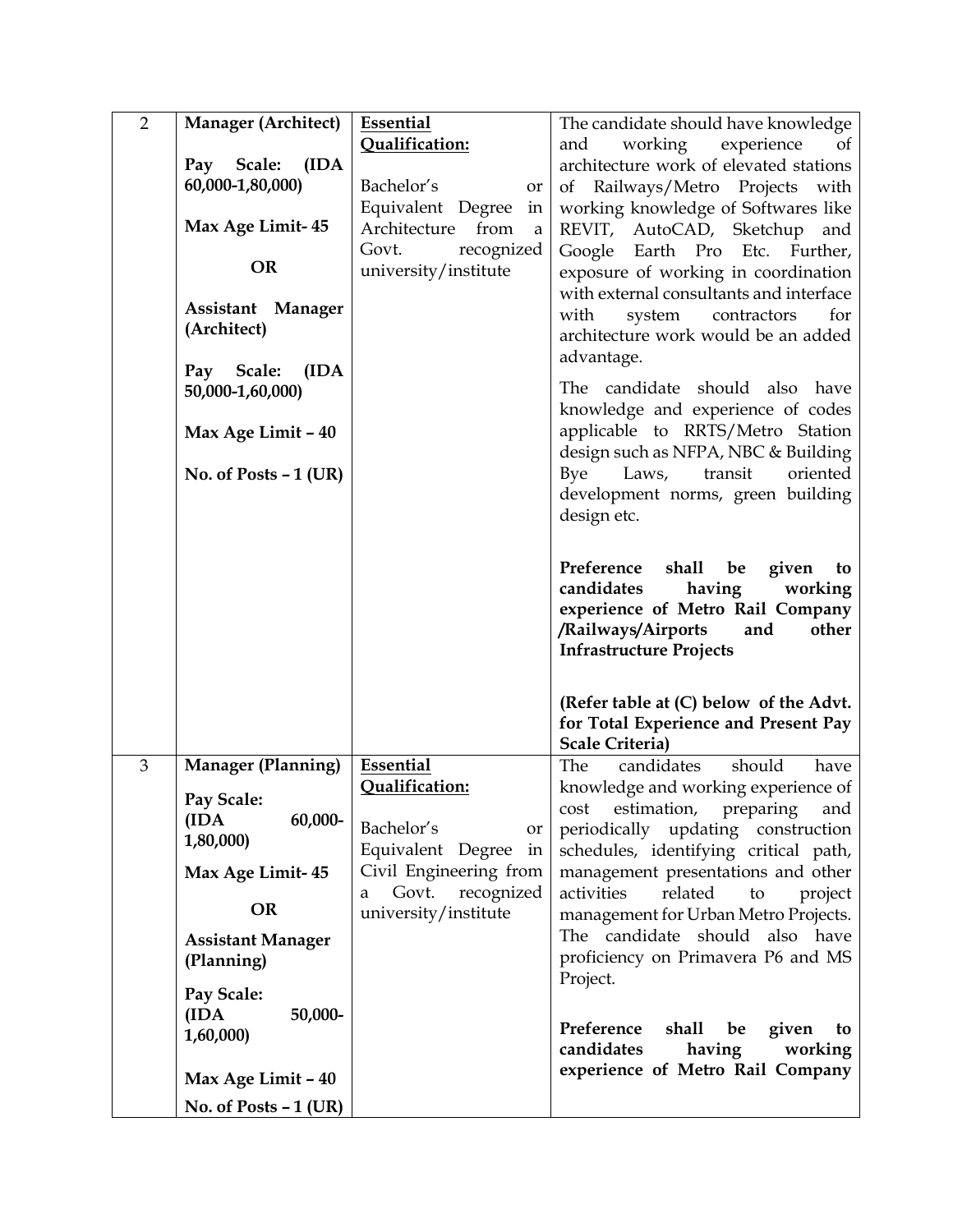|                |                                        |                                              | /Railways/Airports<br>other<br>and<br><b>Infrastructure Projects</b>                |
|----------------|----------------------------------------|----------------------------------------------|-------------------------------------------------------------------------------------|
|                |                                        |                                              |                                                                                     |
|                |                                        |                                              | (Refer table at (C) below of the Advt.<br>for Total Experience and Present Pay      |
|                |                                        |                                              | <b>Scale Criteria)</b>                                                              |
| $\overline{4}$ | <b>Manager</b>                         | Essential                                    | should<br>The<br>candidates<br>have                                                 |
|                | (Environment<br>&<br>Safety)           | Qualification:<br>Bachelor's or              | knowledge and working experience of<br>Environmental<br>Clearances<br><sub>of</sub> |
|                |                                        | Equivalent Degree in                         | Metros/Railways along with Safety                                                   |
|                | Pay Scale:<br>(IDA)                    | Civil/Mechanical/Elect                       | Standards and Laws applicable to                                                    |
|                | 60,000-1,80,000)                       | rical Engineering from                       | Metros/Railways.<br>Knowledge<br>of                                                 |
|                | Max Age Limit-45                       | a Govt. recognized<br>university/institute   | Implementing and Monitoring the<br>prescribed safety measures/inspecting            |
|                |                                        |                                              | related<br>safety<br>Manuals/SOPs,                                                  |
|                | <b>OR</b>                              | <b>AND</b>                                   | Conducting Mock Drills.                                                             |
|                | <b>Assistant Manager</b>               | One year<br>full<br>time                     | Preference<br>shall<br>given<br>be<br>to                                            |
|                | (Environment &                         | diploma in Industrial                        | candidates<br>having<br>working                                                     |
|                | Safety)                                | Safety and Environment<br>Management         | experience of Metro Rail Company                                                    |
|                | (IDA)<br>Pay Scale:                    |                                              | /Railways/Airports<br>and<br>other<br><b>Infrastructure Projects</b>                |
|                | 50,000-1,60,000)                       |                                              |                                                                                     |
|                | Max Age Limit - 40                     |                                              | (Refer table at (C) below of the Advt.                                              |
|                |                                        |                                              | for Total Experience and Present Pay<br>Scale Criteria)                             |
|                | No. of Posts $-1$ (UR)                 |                                              |                                                                                     |
|                |                                        |                                              |                                                                                     |
| 5              | <b>Manager (Design)</b>                | Essential<br>Qualification:                  | should<br>The<br>candidates<br>have<br>knowledge and working experience of          |
|                | Pay Scale:<br>(IDA)                    | Bachelor's or                                | structural<br>design<br>of buildings,                                               |
|                | 60,000-1,80,000)                       | Equivalent Degree in                         | viaducts,<br>flyovers<br>with                                                       |
|                | Max Age Limit-45                       | Civil Engineering from<br>a Govt. recognized | superstructures comprising of steel                                                 |
|                |                                        | university/institute                         | structures, I-girders, Box girders, U<br>girders including design of pre-           |
|                | <b>OR</b>                              |                                              | stressed and RCC spans for Metro Rail                                               |
|                | <b>Assistant Manager</b>               |                                              | and road Bridges.                                                                   |
|                | (Design)                               |                                              | Preference<br>shall<br>be<br>given<br>to                                            |
|                |                                        |                                              | candidates<br>having<br>working                                                     |
|                | Pay Scale:<br>(IDA<br>50,000-1,60,000) |                                              | experience of Metro Rail Company                                                    |
|                |                                        |                                              | /Railways/Airports<br>and<br>other<br><b>Infrastructure Projects</b>                |
|                | Max Age Limit - 40                     |                                              |                                                                                     |
|                | No. of Posts - 1 (UR)                  |                                              | (Refer table at (C) below of the Advt.                                              |
|                |                                        |                                              | for Total Experience and Present Pay<br>Scale Criteria)                             |
|                |                                        |                                              |                                                                                     |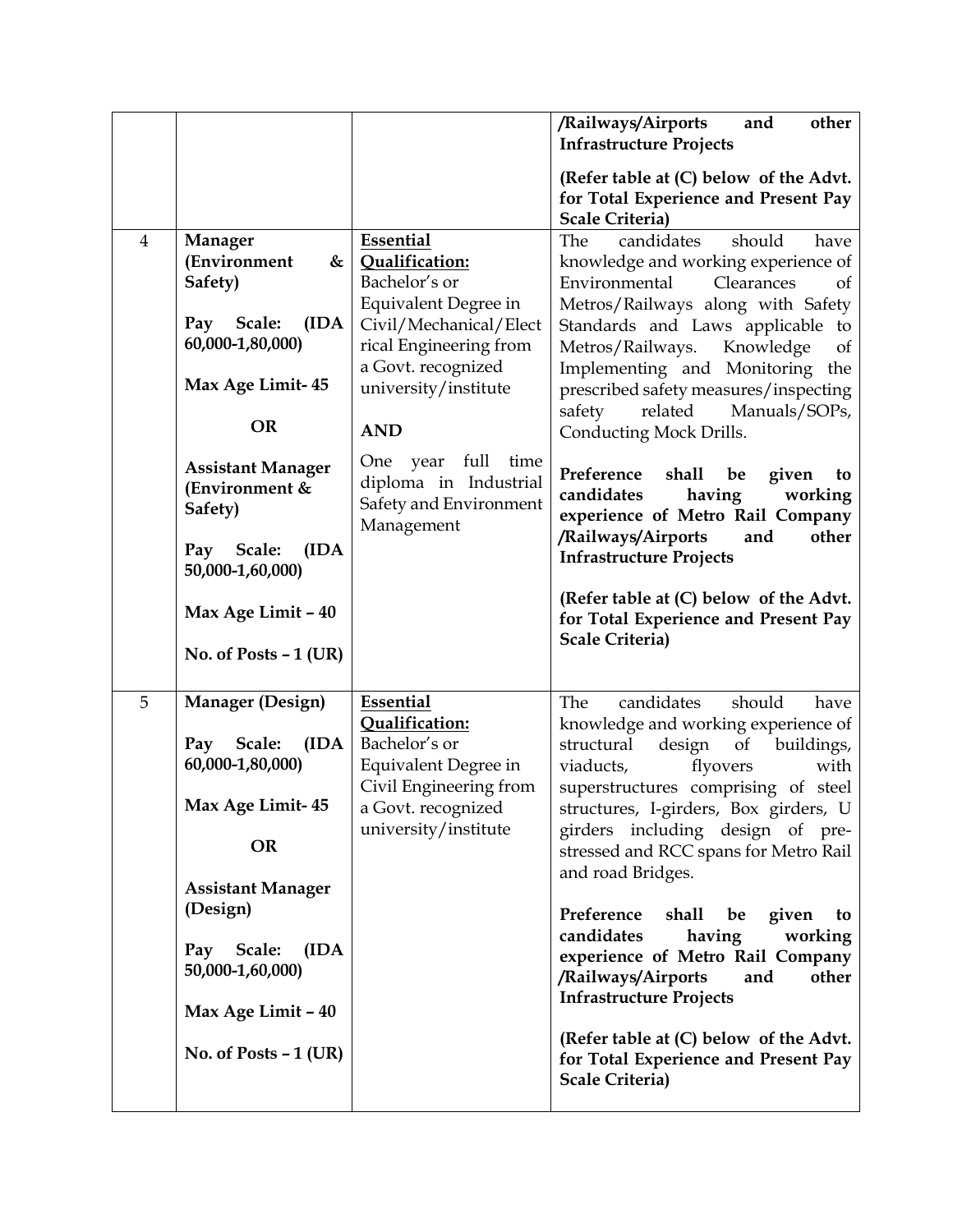| 6<br>Manager (Track)<br>Pay Scale:<br>(IDA)<br>60,000-1,80,000)<br>Max Age Limit-45<br><b>OR</b><br><b>Assistant Manager</b><br>(Track)<br>Pay Scale:<br>(IDA)<br>50,000-1,60,000)<br>Max Age Limit - 40                                                                  | <b>Essential</b><br>Qualification:<br>Bachelor's or<br>Equivalent Degree in<br>Civil Engineering from<br>a Govt. recognized<br>university/institute | candidates<br>should<br>The<br>have<br>knowledge and working experience in<br>the field of Civil/Track designing,<br>construction<br>and maintenance<br>in<br>Railways/Metro Rail Projects.<br>Preference<br>shall<br>given<br>be<br>to<br>having<br>candidates<br>working<br>experience of Metro Rail Company<br>/Railways/Airports<br>and<br>other<br><b>Infrastructure Projects</b><br>(Refer table at (C) below of the Advt.<br>for Total Experience and Present Pay<br><b>Scale Criteria)</b>                                                                                                                                                                                                                                                                                                                                   |
|---------------------------------------------------------------------------------------------------------------------------------------------------------------------------------------------------------------------------------------------------------------------------|-----------------------------------------------------------------------------------------------------------------------------------------------------|--------------------------------------------------------------------------------------------------------------------------------------------------------------------------------------------------------------------------------------------------------------------------------------------------------------------------------------------------------------------------------------------------------------------------------------------------------------------------------------------------------------------------------------------------------------------------------------------------------------------------------------------------------------------------------------------------------------------------------------------------------------------------------------------------------------------------------------|
| No. of Posts $-1$ (UR)<br>$\overline{7}$<br>Manager (Civil)<br>Pay Scale:<br>(IDA)<br>60,000-1,80,000)<br>Max Age Limit-45<br><b>OR</b><br><b>Assistant Manager</b><br>(Civil)<br>Pay Scale:<br>(IDA)<br>50,000-1,60,000)<br>Max Age Limit - 40<br>No. of Posts $-1$ (UR) | Essential<br>Qualification:<br>Bachelor's or<br>Equivalent Degree in<br>Civil Engineering from<br>a Govt. recognized<br>university/institute        | candidates<br>should<br>The<br>have<br>knowledge and working experience of<br>Metro Rail Viaduct construction with<br>experience of supervising Segment/U<br>girders Casting yard work, station<br>building, erection of U-girder, pile<br>foundation,<br>pile<br>piers,<br>cap,<br>substructures<br>and<br>superstructures<br>works, Contract<br>Management,<br>Correspondence,<br>Contractual<br>Procurement of stores items, Stores<br>Management, Sales,<br>Purchase,<br>Auction, Inventories, Civil<br>work<br>related to depot etc.<br>Preference shall be given to<br>candidates<br>having<br>working<br>experience of Metro Rail Company<br>/Railways/Airports<br>other<br>and<br><b>Infrastructure Projects</b><br>(Refer table at (C) below of the Advt.<br>for Total Experience and Present Pay<br><b>Scale Criteria)</b> |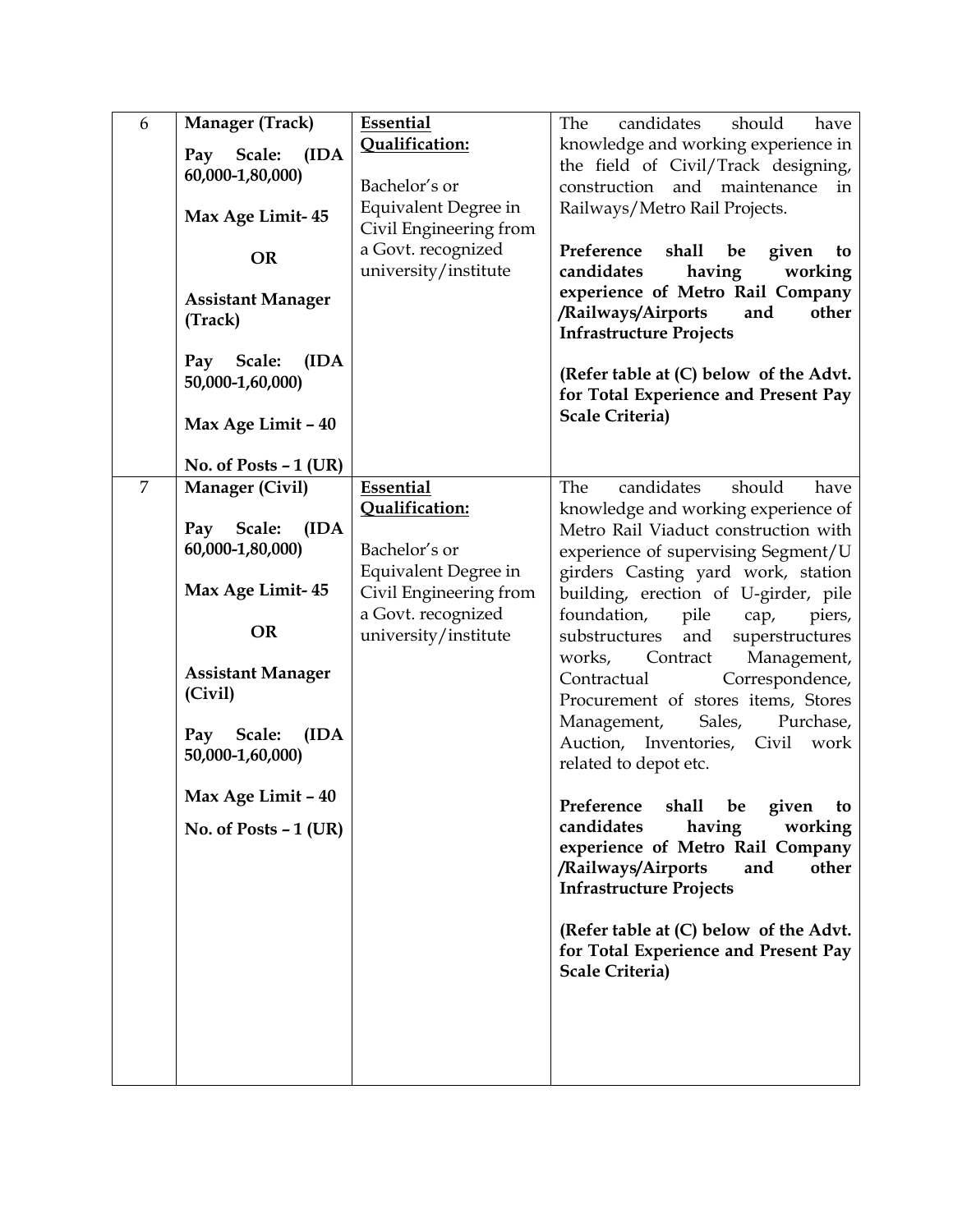| $8\,$ | Manager<br>(Signalling<br>&<br>Telecom)<br>Pay Scale:<br>(IDA<br>60,000-1,80,000)<br>Max Age Limit-45<br><b>OR</b><br><b>Assistant Manager</b><br>(Signalling &<br>Telecom)<br>Pay Scale:<br>(IDA<br>50,000-1,60,000)<br>Max Age Limit - 40 | <b>Essential</b><br>Qualification:<br>Bachelor's Degree or<br>Equivalent in<br>Electronics &<br>Telecommunication/<br>Electronics &<br>Communication/Electri<br>cal & Electronics from<br>Govt. recognized<br>university/institute | The candidate should have knowledge<br>and working experience in the field of<br>Signalling & Telecom (S&T) including<br>Experience<br>in<br>Implementation/Operation<br>&<br>Maintenance of S&T<br>system<br>in<br>Metros/Railways<br>other<br>and<br>Infrastructure Projects.<br>Preference<br>shall<br>be<br>given<br>to<br>candidates<br>having<br>working<br>experience of Metro Rail Company<br>/Railways/Airports<br>other<br>and<br><b>Infrastructure Projects</b><br>(Refer table at (C) below of the Advt.<br>for Total Experience and Present Pay<br>Scale Criteria) |
|-------|---------------------------------------------------------------------------------------------------------------------------------------------------------------------------------------------------------------------------------------------|------------------------------------------------------------------------------------------------------------------------------------------------------------------------------------------------------------------------------------|---------------------------------------------------------------------------------------------------------------------------------------------------------------------------------------------------------------------------------------------------------------------------------------------------------------------------------------------------------------------------------------------------------------------------------------------------------------------------------------------------------------------------------------------------------------------------------|
|       | No. of Posts $-1$ (UR)                                                                                                                                                                                                                      |                                                                                                                                                                                                                                    |                                                                                                                                                                                                                                                                                                                                                                                                                                                                                                                                                                                 |
| 9     | Manager (Electrical<br>& Rolling Stock)<br>Scale:<br>(IDA<br>Pay<br>60,000-1,80,000)<br>Max Age Limit-45<br><b>OR</b><br><b>Assistant Manager</b>                                                                                           | Essential<br>Qualification:<br>Bachelor's Degree or<br><b>Equivalent in Electrical</b><br>Engineering / Electrical<br>& Electronics<br>Engineering/<br>Mechanical<br><b>Engineering from Govt.</b>                                 | The candidate should have knowledge<br>and experience in the field of Electrical<br>Projects of Metro and Railways / Lifts<br>Escalators/Electricity<br>and<br>Rules/Clearances and Certifications<br>from CMRS, Depot Management.<br>Rolling Stock Maintenance.<br>OHE,<br>E&M of Metro<br>Stations,<br>Depot<br>Electrical Work etc.                                                                                                                                                                                                                                          |
|       | (Electrical &<br><b>Rolling Stock</b> )<br>Pay Scale:<br>(IDA<br>50,000-1,60,000)                                                                                                                                                           | recognized<br>university/institute                                                                                                                                                                                                 | Preference<br>shall be<br>given<br>to<br>candidates<br>having<br>working<br>experience of Metro Rail Company<br>/Railways/Airports<br>other<br>and                                                                                                                                                                                                                                                                                                                                                                                                                              |
|       | Max Age Limit - 40                                                                                                                                                                                                                          |                                                                                                                                                                                                                                    | <b>Infrastructure Projects</b><br>(Refer table at (C) below of the Advt.                                                                                                                                                                                                                                                                                                                                                                                                                                                                                                        |
|       | No. of Posts $-1$ (UR)                                                                                                                                                                                                                      |                                                                                                                                                                                                                                    | for Total Experience and Present Pay<br>Scale Criteria                                                                                                                                                                                                                                                                                                                                                                                                                                                                                                                          |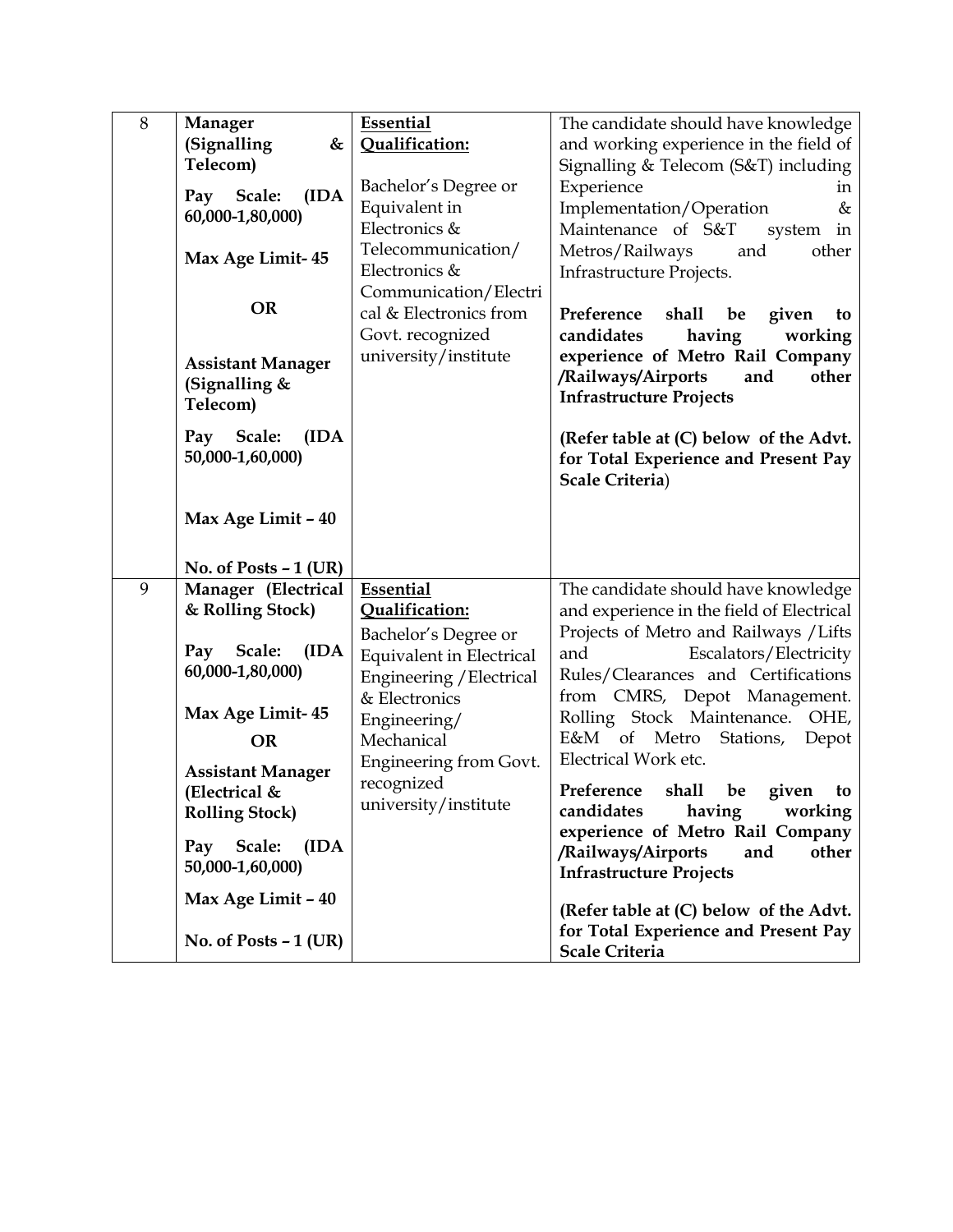# **B) EXPERIENCE AND PRESENT PAY REQUIREMENT FOR ELIGIBILITY**

For Post code 01 as above **– Joint General Manager or Deputy General Manager (Only One Candidate to be selected at either level)**

| <b>JOINT GENERAL MANAGER</b>                                                                                                                                                                                                                                                                                                          | DEPUTY GENERAL MANAGER                                                                                                                                                                                                                                                                 |  |
|---------------------------------------------------------------------------------------------------------------------------------------------------------------------------------------------------------------------------------------------------------------------------------------------------------------------------------------|----------------------------------------------------------------------------------------------------------------------------------------------------------------------------------------------------------------------------------------------------------------------------------------|--|
| Candidates presently working in Govt.<br>Organization/PSUs/Autonomous<br>Bodies/Railways/ Metro Rail Company other<br>bodies<br>(Immediate<br>government                                                                                                                                                                              | Candidates presently working in Govt.<br>Organization/PSUs/Autonomous<br>Bodies/Railways/ Metro<br>Rail<br>Company<br>government bodies<br>/other<br>(Immediate                                                                                                                        |  |
| <b>Absorption/Deputation)</b>                                                                                                                                                                                                                                                                                                         | Absorption/Deputation)                                                                                                                                                                                                                                                                 |  |
| Minimum 12 years post qualification<br>experience/managerial<br>executive<br>experience<br>after<br>obtaining<br>the<br>minimum required qualification<br><b>AND</b><br>The candidate should be presently<br>working in IDA pay scale of 90,000-                                                                                      | Minimum 7 years post qualification<br>experience/managerial<br>executive<br>experience<br>after<br>obtaining<br>the<br>minimum required qualification.<br>AND<br>The candidate should be presently<br>working in IDA pay scale of 70,000-                                              |  |
| 240,000 OR CDA Pay scale of 1,23,100-<br>2,15,900 (L-13)<br><b>OR</b>                                                                                                                                                                                                                                                                 | 200,000 OR CDA Pay scale of 78,800-<br>2,09,200 (L-12)<br><b>OR</b>                                                                                                                                                                                                                    |  |
| The candidate should be working for 3<br>years in IDA Pay scale 70,000-2,00,00<br>OR CDA pay scale 78800-209200 (L-12)                                                                                                                                                                                                                | The candidate should be working for 2<br>years in IDA Pay scale 60,000-1,80,000<br>OR CDA pay scale 67,700-208700<br>$(L-11)$                                                                                                                                                          |  |
| <b>NOTE</b> : An applicant presently working in<br>CDA/ IDA pay scales in Govt./ PSU/<br>Metro/Govt Company who has earlier<br>worked in Private sector, his services in<br>Executive is reputed private sector will also be<br>considered for computing 12 years executive<br>service<br>For Candidates Presently working in Private | <b>NOTE</b> : An applicant presently working in<br>CDA/ IDA pay scales in Govt./ PSU/<br>Metro/Govt Company who has earlier<br>worked in Private sector, his services in<br>Executive is reputed private sector will also be<br>considered for computing 07 years executive<br>service |  |
| <b>Sector</b>                                                                                                                                                                                                                                                                                                                         | For Candidates Presently working in Private                                                                                                                                                                                                                                            |  |
| Minimum 14 years post qualification<br>executive<br>experience/managerial<br>after<br>obtaining<br>the<br>experience<br>minimum required qualification with<br>Annual CTC of INR 22 Lacs for last one<br>year.                                                                                                                        | <b>Sector</b><br>Minimum 10 years post qualification<br>executive<br>experience/managerial<br>after<br>experience<br>obtaining<br>the<br>minimum required qualification with<br>Annual CTC of INR 18 Lacs for last one<br>year.                                                        |  |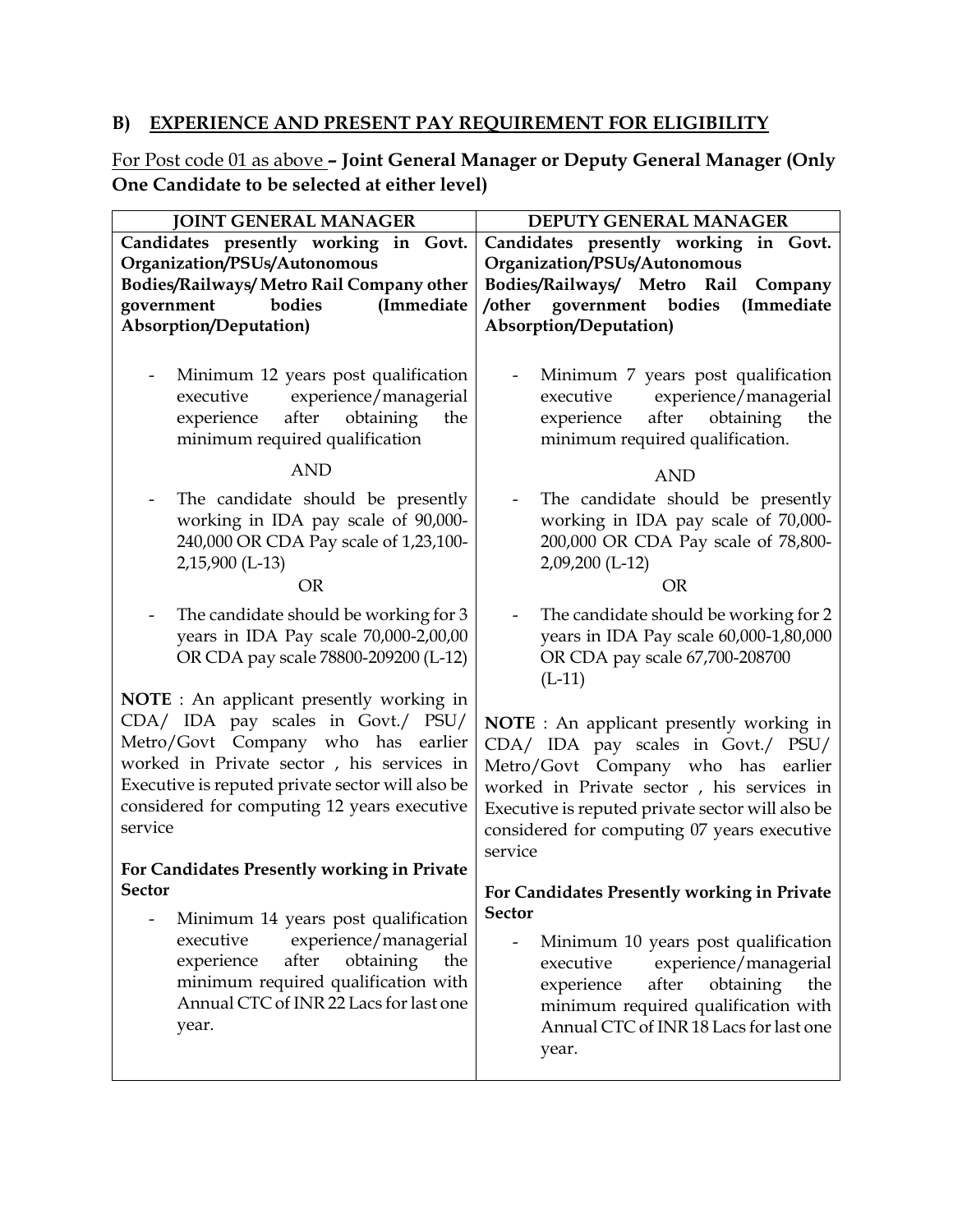**(C) For Post code 2 to 9 as above**– **Manager or Assistant Manager (Only One Candidate to be selected either at Manager Level or Assistant Manager Level against each post)**

| <b>MANAGER</b>                                                                                                                                                                                                                                                                                       | <b>ASSISTANT MANAGER</b>                                                                                                                                                                                                                                                                              |  |  |
|------------------------------------------------------------------------------------------------------------------------------------------------------------------------------------------------------------------------------------------------------------------------------------------------------|-------------------------------------------------------------------------------------------------------------------------------------------------------------------------------------------------------------------------------------------------------------------------------------------------------|--|--|
| Candidates presently working in Govt.                                                                                                                                                                                                                                                                | Candidates presently working in Govt.                                                                                                                                                                                                                                                                 |  |  |
| Organization/PSUs/ Metro CAutonomous                                                                                                                                                                                                                                                                 | Organization/PSUs/Autonomous                                                                                                                                                                                                                                                                          |  |  |
| Bodies/Railways/ Metro Rail<br>Company                                                                                                                                                                                                                                                               | Bodies/Railways/ Metro Rail<br>Company                                                                                                                                                                                                                                                                |  |  |
| /other government bodies<br>(Immediate                                                                                                                                                                                                                                                               | /other<br>government bodies<br>(Immediate                                                                                                                                                                                                                                                             |  |  |
| <b>Absorption/Deputation)</b>                                                                                                                                                                                                                                                                        | Absorption/Deputation)                                                                                                                                                                                                                                                                                |  |  |
| Minimum 3 years post qualification<br>executive experience/managerial<br>after<br>obtaining<br>experience<br>the<br>minimum required qualification                                                                                                                                                   | Minimum 5 years post qualification<br><u>supervisory</u><br>experience<br>after<br>obtaining the minimum required<br>qualification.                                                                                                                                                                   |  |  |
| <b>AND</b>                                                                                                                                                                                                                                                                                           | <b>AND</b>                                                                                                                                                                                                                                                                                            |  |  |
| The candidate should be presently<br>working in IDA pay scale of 60,000-<br>1,80,000 OR CDA pay scale 67,700-<br>2,08,700 (L-11)<br><b>OR</b><br>The candidate should be working for 3<br>years in IDA Pay scale 50,000-1,60,000<br>OR CDA pay scale of 56100-177500<br>$(L-10) / 53100-167800(L-9)$ | The candidate should be presently<br>working in IDA pay scale of 50,000-<br>1,60,000 OR CDA pay scale of 56100-<br>177500 (L-10)/ 53,100-1,67,800(L-9)<br><b>OR</b><br>The candidate should be working for 4<br>years in IDA Pay scale 40,000-1,40,000<br>OR CDA pay scale 47,600-1,51,100<br>$(L-8)$ |  |  |
|                                                                                                                                                                                                                                                                                                      | For Candidates Presently working in Private<br><b>Sector</b>                                                                                                                                                                                                                                          |  |  |
|                                                                                                                                                                                                                                                                                                      | Minimum 7 years post qualification<br>after<br>obtaining<br>experience<br>the<br>minimum required qualification with<br>Annual CTC of INR 12 Lacs for last one<br>vear.                                                                                                                               |  |  |

## **The eligibility conditions as at A ,B and C above should be fulfilled together as on the cut-off date i.e. 31.05.2022**

### **SELECTION PROCESS:**

(a) Suitable candidates will be shortlisted, based on their eligibility/ experience in the relevant field and may be called for Personal interview. The selection process would judge different facets of Knowledge , skill, experience, aptitude and Physical ability .

(b) Appropriate method such as written test, may be resorted to if the candidates number is large.

(c) The selection process may be conducted by NMRC through Online or Offline by taking into account number of candidates.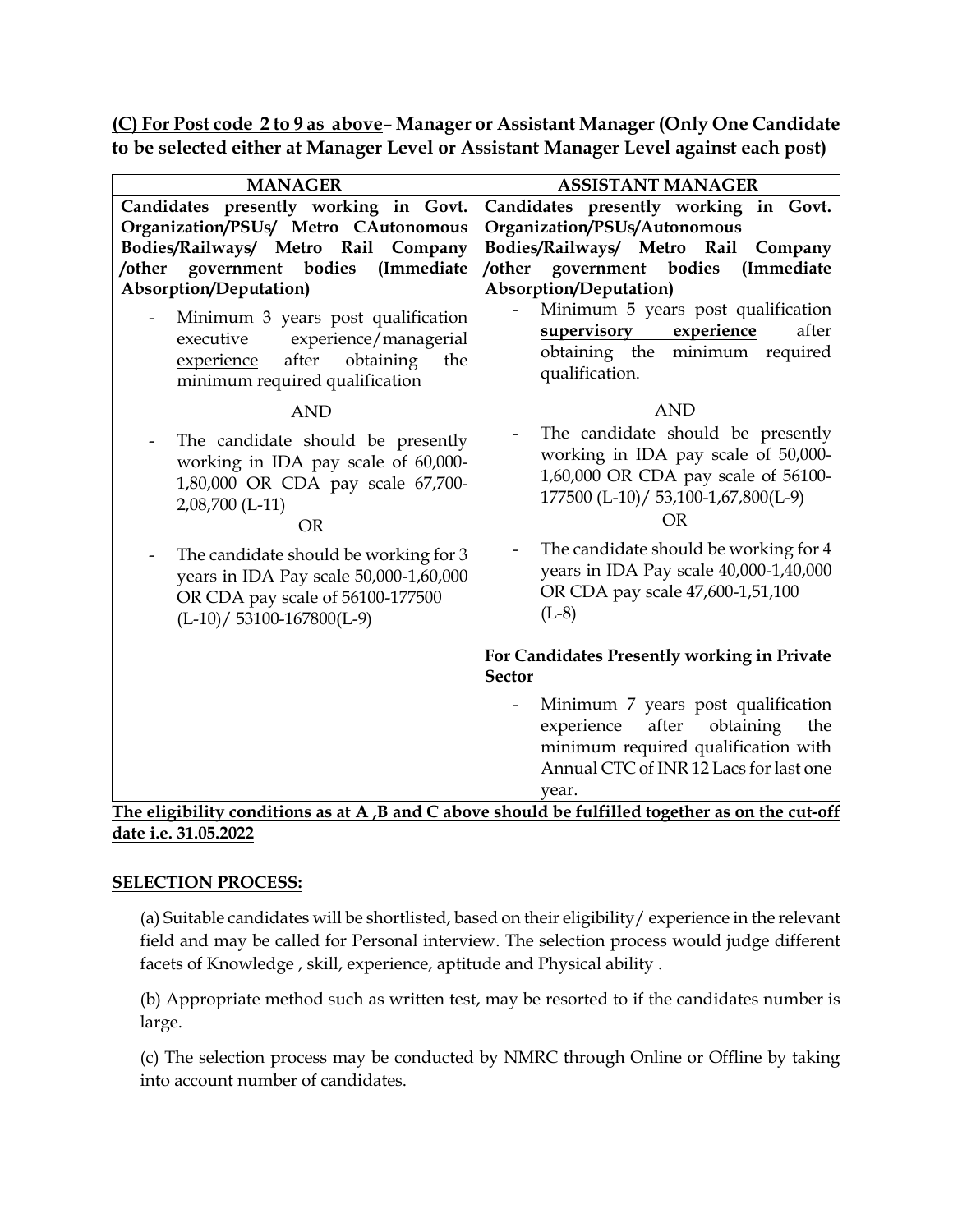(d) Outstation candidates if called for interview physically will have to make selfarrangements for travel and stay. No facility regarding travel and stay would be extended by NMRC unless or otherwise decided for the same.

(e) Mere conformity to the job requirement of submission of application, will not entitle a candidate to be called for interview. Instead, depending upon the quantum of response of applications, the management may if found necessary, may prescribe appropriate method such as written test, raise/relax the eligibility criteria to restrict/allow the number of candidates to be called for interview.

(f) The management reserves the right to call or not to call any/all of the candidates who have responded against this advertisement or to cancel/postpone the entire process due to any administrative reasons.

(g) No correspondence will be entertained with the candidates not shortlisted for interview for any enquiry made.

(h) The candidates are required to check their emails and official website of NMRC from time to time for any information/updates on the recruitment process.

(i) The applicant should not only be suitable in related field, but also should be physically and medically fit enough. In case of selection, candidates will have to undergo a medical examination as per the Corporation policy.

(j) The candidates will be offered position in NMRC on immediate absorption basis with respect to his eligibility vis-à-vis his last position in parent organization and length of service or as per the suitability decided by the selection committee.

k) Candidates applying on Immediate Absorption/Deputation would be required to give NOC before the Interview. However, in case of candidates applying on Direct. Rectt. Basis, they would be required to give proper relieving order from the organisation, last pay certificate etc. and NOC would not be insisted upon.

l) Immediate Absorption/Direct Rectt. Candidates would be required to undergo medical examination as per the corporation policy in the event of selection

m) The candidates taken on deputation will be for initial period of 03 years.

(n) The candidates selected on Direct Recruitment basis will have to resign from the post in the previous organization and will join to the selected post. Their past service will not be counted for gratuity /seniority or for any other purposes.

## **SURETY BOND & PROBATION PERIOD**

**In case the candidate opts for Immediate Absorption/Direct recruitment, the candidate shall execute a Surety Bond to serve the Corporation for a Minimum Period as Given Below:**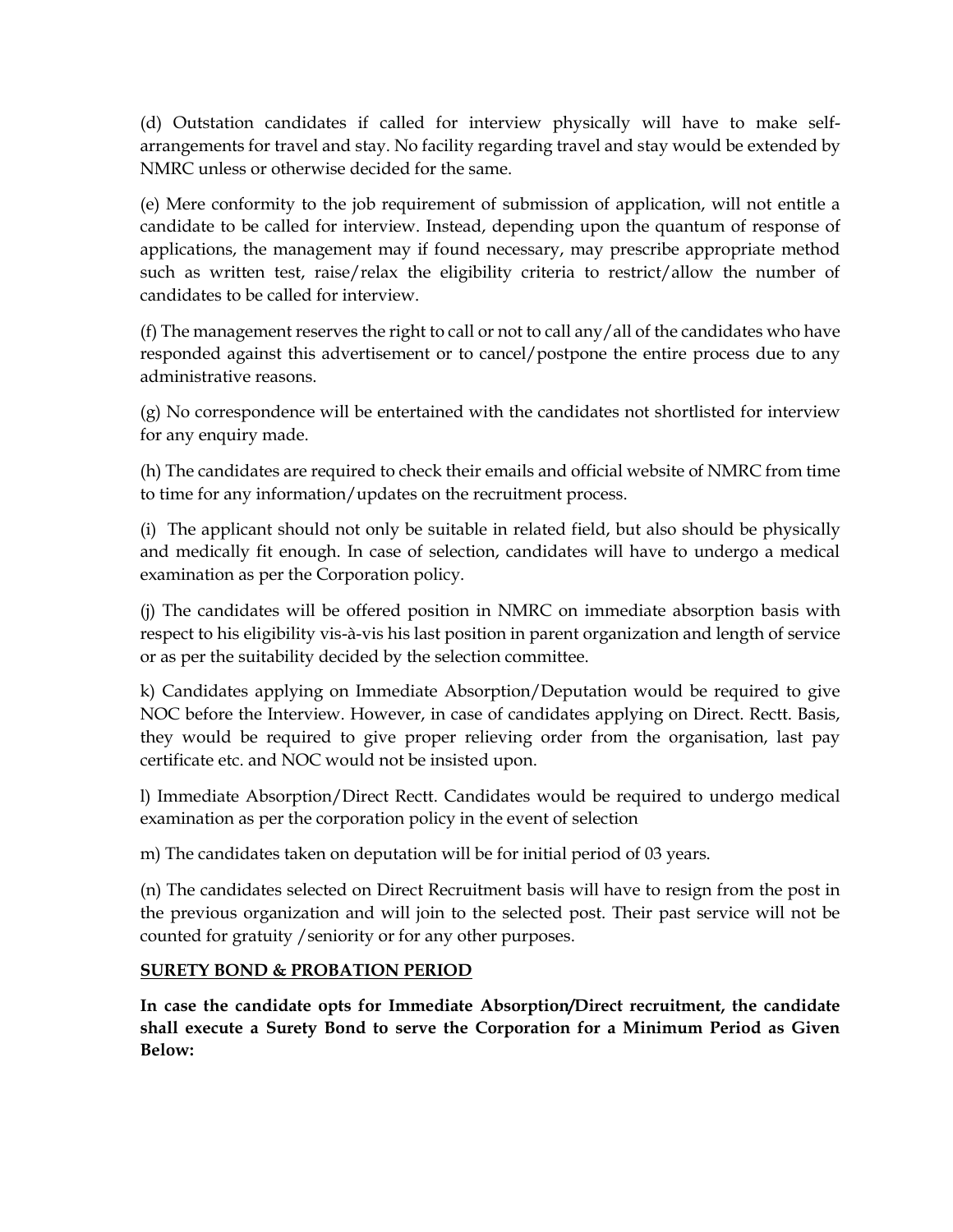| <b>Mode of Recruitment</b>            | <b>Bond Amount*</b> | Min. period to serve the<br>Corporation |
|---------------------------------------|---------------------|-----------------------------------------|
| Direct Recruitment                    | 300,000             | 3 (Three) Years                         |
| Absorption<br>from                    | Govt. 150,000       | 1 (One) Year                            |
| Org./instrumentalités/PSUs/CPSEs etc. |                     |                                         |

**\*GST and Training Cost shall be charged as applicable**

### **Probation Period**

**After Joining, the employee has to undergo a probation period as per Corporation Policy. A three months' notice period will be required to be served before seeking resignation from the Corporation.**

### **COMPENSATION PACKAGE & POSTING:**

The Company offers attractive pay, perks and allowances attached to the post/ grade as per IDA pattern scale of pay and company policy. The selected candidates can be posted/ transferred to any of the Project Office of NMRC during the course of their service.

### **GENERAL INSTRUCTIONS:**

- 1. **The candidate would be considered as eligible for the post if the eligibility conditions as stated at (A), (B) and (C) together as applicable of the Advt. are fulfilled by the candidate. However if applications received are large in number, the organization at its discretion may decide shortlisting criteria based on most appropriate experience.**
- 2. **Complete filled-up application as per Annex- A( enclosed format) should reach this office along with all certificates/testimonials / required documents latest by 15.07.2022**
- 3. Envelope containing the duly filled-up application should be super-scribed as-**APPLICATION FOR THE POST OF\_\_\_\_\_\_\_\_\_\_\_\_\_\_\_\_\_\_\_\_\_\_\_\_\_\_\_\_\_\_\_\_\_\_\_\_\_\_\_\_\_\_\_\_\_\_\_\_\_\_\_\_\_ (Post Code\_\_\_\_) and**

**should be addressed to:** 

**General Manager /Finance/HR, Noida Metro Rail Corporation Limited Block III, 3rd Floor, Ganga Shopping Complex Sector 29, Noida- 201301, Distt. Gautam Budh Nagar, UP.**

**The soft copy of the application form may also be sent to the email id of NMRC i.e. nmrchrrectt@gmail.com , however sending hard copy of the application form and supporting documents is mandatory.**

### 4. **The application should be supported with the following documents, duly self-attested:**

- Copies of Educational Certificates (Matriculation and Onwards)
- Experience Certificate(s) for all employment including present employment
- Copies of APARs for last 4 years (For Govt. sector/PSU candidates)
- Promotion/Increment Letters/Appointment Letter for Private Sector Candidates